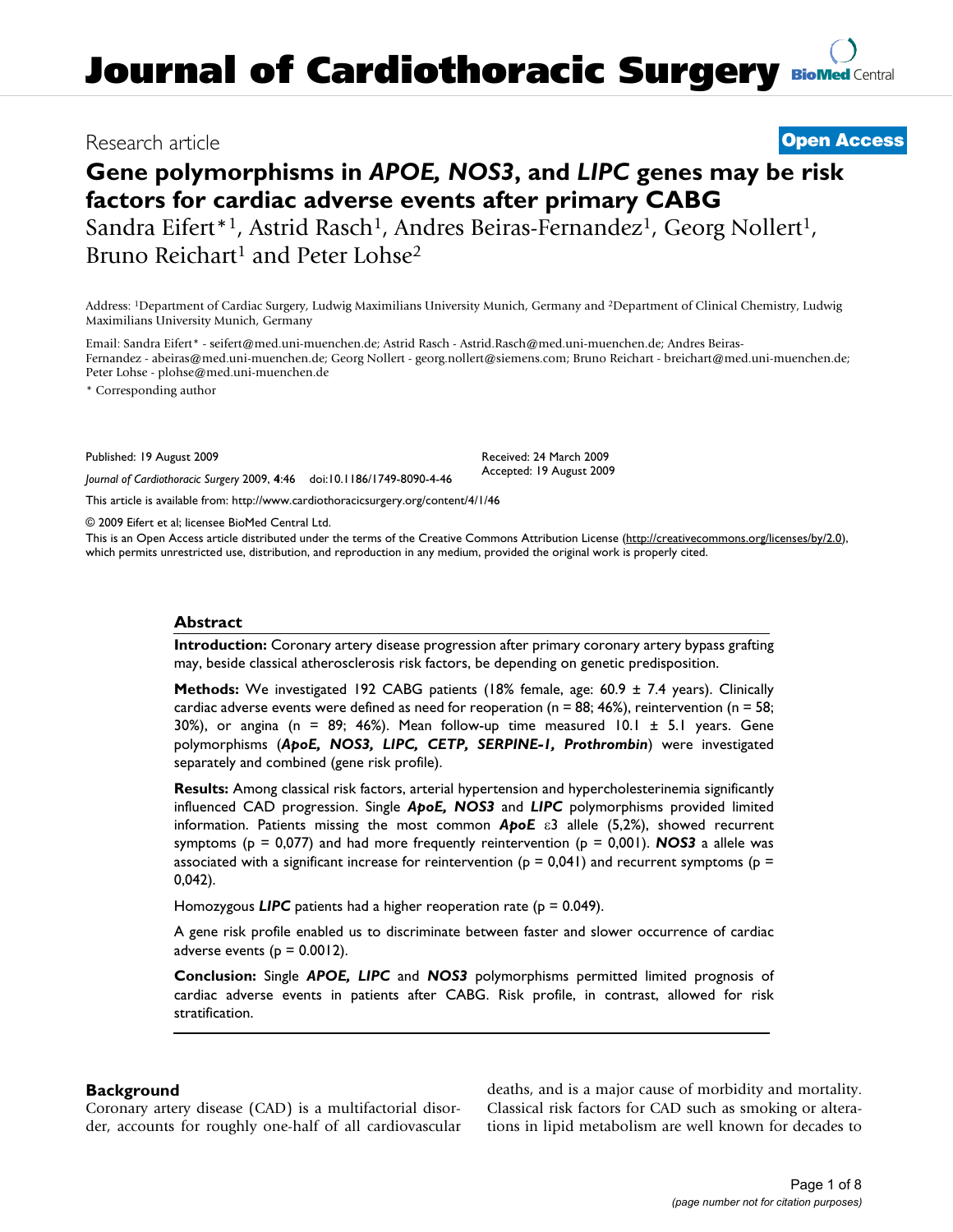increase the incidence [1,2]. Patient counselling and medical therapy of risk factors have become the basis for secondary CAD prevention after primary coronary artery bypass grafting (CABG). Appearance of cardiac adverse events after primary CABG is frequent and leads to recurrent angina, myocardial infarction, and the need for reintervention.

Apolipoproteins play a major role in lipid metabolism. They transfer water insoluble lipids in their soluble state and enable lipid transport mechanisms. Furthermore, they may act as ligands for lipid receptors. Apolipoprotein E (ApoE) is a ligand for the low density lipoprotein (LDL) receptor and regulates catabolism of lipoproteins. ApoE is also the main protein component of the very low density lipoproteins (VLDL) and high density lipoproteins (HDL). *ApoE* polymorphisms generate more than 10 percent of the interindividual difference of plasma cholesterol. There are several forms of ApoE. Among them, ApoE4 has a higher and ApoE2 much lower affinity to the LDL receptor. That is the reason, why lipoproteins of ε4 carriers disappear much faster from plasma. Consecutively, that leads to downregulation of hepatic LDL receptor, resulting in rise of plasma LDL cholesterol. Therefore, ApoE4 may potentially be considered atherogenic, while ApoE2 seems to show a protective effect. That explains the higher cardiovascular risk of ε4 carriers [3]. Baroni et al., demonstrated correlation between ApoE4 polymorphism and the incidence of CAD [4].

Dysfunction of the vascular endothelium, defined as impaired nitric oxide (NO) activity, may also play a substantial role in the initiation and progression of atherosclerosis [5,6]. Most important in this regard appears to be activity or quantity of the enzyme endothelial nitric oxide synthase (eNOS). Several single nucleotide polymorphisms (SNPs) have been described in the *NOS3* gene and some of them have been associated with cardiovascular diseases such as 786T/C and 894G/T polymorphism. The 786 CC allele is connected to a reduced gene transcription and probably connected to a decreased NO production. C allele seems to be associated to a higher atherosclerotic risk and coronary spasm [6]. Wang et al. could demonstrate a significantly higher incidence of the rare homozygous eNOS 4a allele in patients with significantly stenosed peripheral arteries. If 894T allele is present in 894G/T polymorphism eNOS activity may be impaired [5]. This polymorphism may also influence NO release of thrombocytes. We investigated the insertion/deletion polymorphism in intron 4. It is located on chromosome 7q36.

Hepatic lipase (LIPC) is a lipolytic enzyme synthesized in hepatocytes playing a major role in HDL metabolism. It takes part in hydrolysis of triacylglycerides and phospholipids of  $HDL<sub>2</sub>$  into antiatherogenic, cholesterol rich  $HDL<sub>3</sub>$ as well as catalysation of hydrolysis of big triacylglyceride rich LDL into small, compact, and atherogenous LDL particles. There is a positive correlation between concentration of small, compact LDL and LIPC activity [7].

The *LIPC* gene is located on chromosome 15 (q21-q23). De Andrade et al., showed a significant correlation between male carriers of a *LIPC* polymorphism and a higher CAD risk independently of conventional risk factors. The C202G polymorphism may also be associated with higher triglyceride and lower HDL levels [7].

The influence of the classical risk factors and of genetic polymorphisms, whose protein products play a role in lipid metabolism, coagulation, and nitric oxide metabolism, on the appearance of cardiac adverse events in patients after CABG, who receive contemporary medical treatment, is still unknown.

We hypothesized that CAD risk factors, perioperative parameters, and a genetic predisposition determine the occurrence of adverse cardiac events after primary CABG in individual patients. The hypothesis was tested by retrospectively investigating a group of patients, which underwent primary CABG at our institution more than five years ago. Genetic polymorphisms known to be risk factors for CAD were determined in this patient cohort. Reoperations, reinterventions, and angina at follow-up served as clinically relevant cardiac adverse events.

# **Methods**

#### *Patients*

One-hundred-and-ninety two patients, who underwent their first isolated CABG between 1979 and 1999, were investigated. Demographic data and medical therapies at the time of prior CABG are listed in Table 1. All patients made a follow-up visit at our Department between March and October 2007. After written informed consent was given, EDTA blood was drawn for genetic analyses. Reoperation for CAD, reintervention (PTCA and/or stenting and/or hospital admission for myocardial infarction), angina at the time of follow-up, and a combined endpoint of the three previous ones, further referred to as recurrent symptoms were defined as cardiac adverse events. Most patients ( $n = 137$ ; 71%) had either a second CABG ( $n =$ 88; 46%; 9.3  $\pm$  3.3 years p.o.), a reintervention (n = 58; 30%; 10.4  $\pm$  5.9 years p.o.), or suffered from an angina at follow-up (n = 89; 46%; 12.6  $\pm$  5.8 years p.o). All patients received medical therapy at follow-up. Aspirin (87%), beta blockers (70%), statins (50%), ACE inhibitors (35%), and calcium antagonists (24%) were most commonly prescribed. Patients with progression of CAD were more likely to receive intensified therapy with ACE inhibitors ( $p = 0.04$ ), and beta blockers ( $p = 0.008$ ).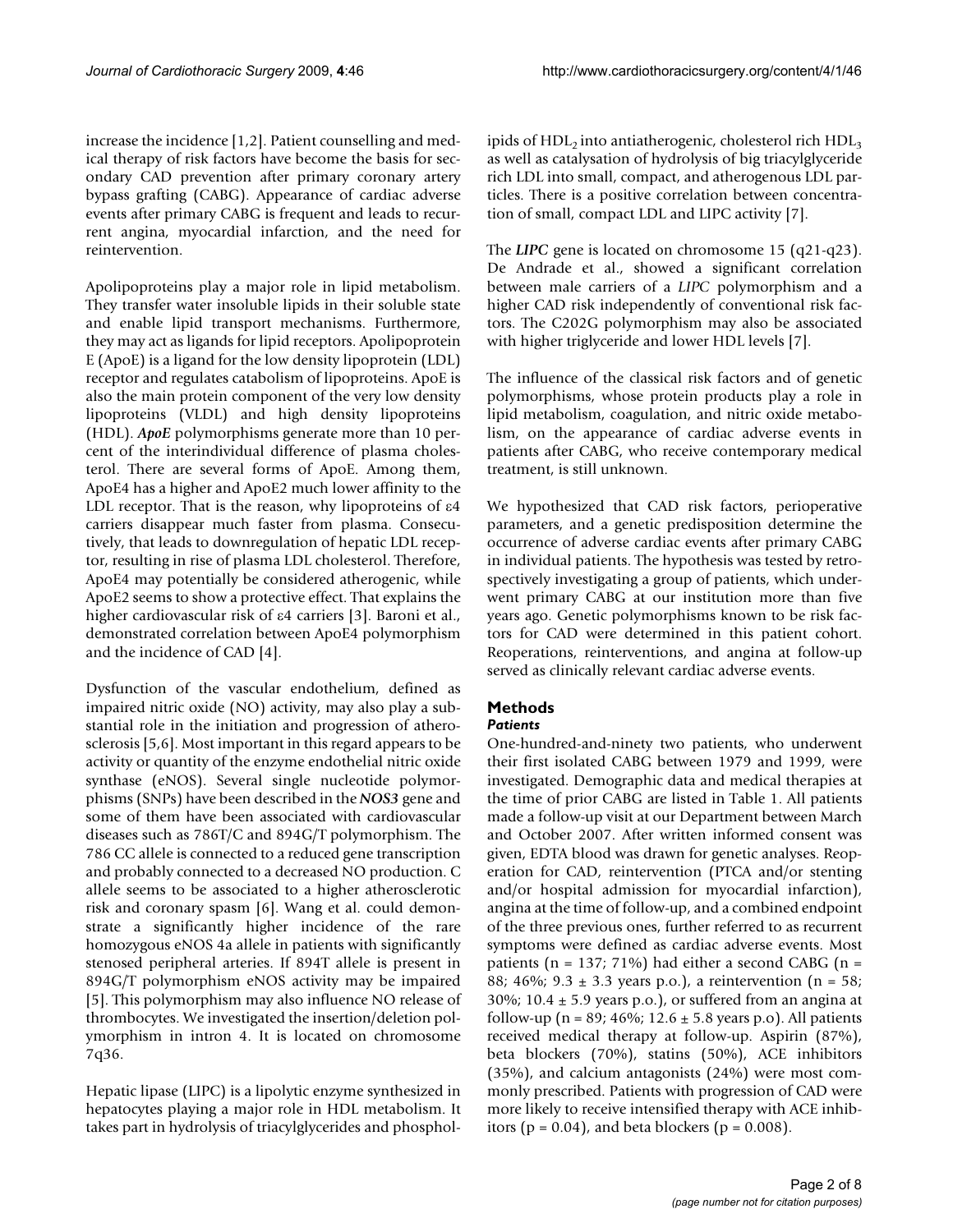| Patients [#]                                | 192             |
|---------------------------------------------|-----------------|
| Female [#]                                  | 34 (18%)        |
| Age [Years]                                 | $60.9 \pm 7.4$  |
| Ejection fraction [%]                       | $63.0 \pm 14.5$ |
| <b>NYHA Class</b>                           | $3.0 \pm 1.0$   |
| Bypasses $[#]$                              | $2.4 \pm 1.0$   |
| Left internal thoracic artery grafts $[\#]$ | $1.0 \pm 0.5$   |
| Saphenous Vein Grafts [#]                   | $1.5 \pm 1.0$   |
| Additional Grafts [#]                       | $0.4 \pm 0.5$   |
| Aspirine Intake [%]                         | 75              |
| Beta blockers [%]                           | 70              |
| Statins [%]                                 | 50              |
| ACE Inhibitors [%]                          | 35              |
| Calcium Channel Blockers [%]                | 24              |

**Table 1: Demographics of patients and medical therapy at the time of primary CABG**

#### *Genetic analyses*

Polymorphisms in genes coding for factors involved in lipid metabolism: apolipoprotein E (*APOE*) [4,8], hepatic lipase (*LIPC*) [7], and cholesteryl ester transfer protein (*CETP*) [9], the NO-donor system: endothelial NO synthase (*NOS3*) [6], and the coagulation system: plasminogen activator inhibitor 1 (*SERPINE-1*) [10], coagulation factor V (*F5*) [11], and coagulation factor II (prothrombin (*F2*)) [12] previously described to play a role in the development of CAD were chosen. The genes investigated, their polymorphisms, function as well as the primer sequences are shown in Additional File 1.

#### *Restriction Fragment Length Polymorphism (RFLP) Analysis*

To investigate the selected seven polymorphisms, restriction fragment length polymorphism (RFLP) analysis was used. The patients genomic DNA was isolated from a 200 μl aliquot by means of the QIAamp blood mini kit (Qiagen, Hilden, Germany). The PCR reactions contained 5 μl PCR buffer (ABgene, Hamburg, Germany), 5 μl dNTPMix (Fermentas Life Sciences, St. Leon-Rot, Germany) as well as 1 μl forward and 1 μl backward primer (400 nmol; Thermo Electron Corporation, Ulm, Germany) in a volume of 50 μl containing about 150–200 ng of genomic DNA. Depending on the specific polymorphism, the PCR was comprised of an initial denaturation step (15 minutes at 95°C), 35 to 40 cycles of 95°C for 20 to 30 seconds, 58 to 72°C for 20 to 30 seconds, and of 72°C for 30 sec).

The restriction digests were performed in a 10-μl volume containing the restriction enzyme (Fermentas Life Sciences, St. Leon-Rot, and New England BioLabs, Frankfurt am Main, Germany),  $1 \times$  restriction buffer, and the PCR product. The digests were incubated overnight at 37°C and analysed by electrophoresis in a 1,5–3% agarose gel which was subsequently stained with ethidium bromide. Details of the polymorphisms analyzed are summarized in Additional File 1.

#### *Risk profile*

Because SNPs had a relatively low prevalence in our limited patient cohort and CAD is a multifactorial disease, we constructed a risk profile. Carriers of the risk profile were defined as having one of the following polymorphisms: hetero- or homozygous for the variants of *eNOS 4ab*, the *ApoE* allele combination 2/4 or 4/4, homozygous expression of *LIPC variant*, homozygous expression of the *CETP* variant, and hetero- or homozygosity for the *prothrombin* G20210A variant. Patients had to be homozygous for *PAI-1* 5G insertion.

#### *Statistics*

For statistical data analysis Microsoft® EXCEL 2002 and SPSS for Windows (Version 12.0, SPSS Inc., Chicago, IL, USA) were used. The primers for the PCR analyses were designed with the help of the computer program "PrimerExpress" (Applied Biosystems).

Values are expressed as mean and standard deviation of mean. The Student's t-Test was used to compare absolute quantitative values. Angina was censored at the day of follow-up, because a precise onset of angina could not be determined. Freedom from reoperation, reintervention, and the combined endpoints (reoperation, reintervention, or angina at follow-up) were calculated by the actuarial method and tested with the log-rank test. Every univariate parameter reaching or approaching significance  $(p < 0.2)$  was then tested in a Cox multivariate model using the conditional backward method. P < 0.05 was considered significant.

#### **Results and discussion** *Results*

#### *Preoperative risk factors of CAD and occurrence of cardiac adverse events*

Documented risk factors at the time of primary CABG had limited impact on the *occurrence of cardiac adverse events*. Arterial Hypertension was evident at the time of primary surgery in 73% of our patients and did significantly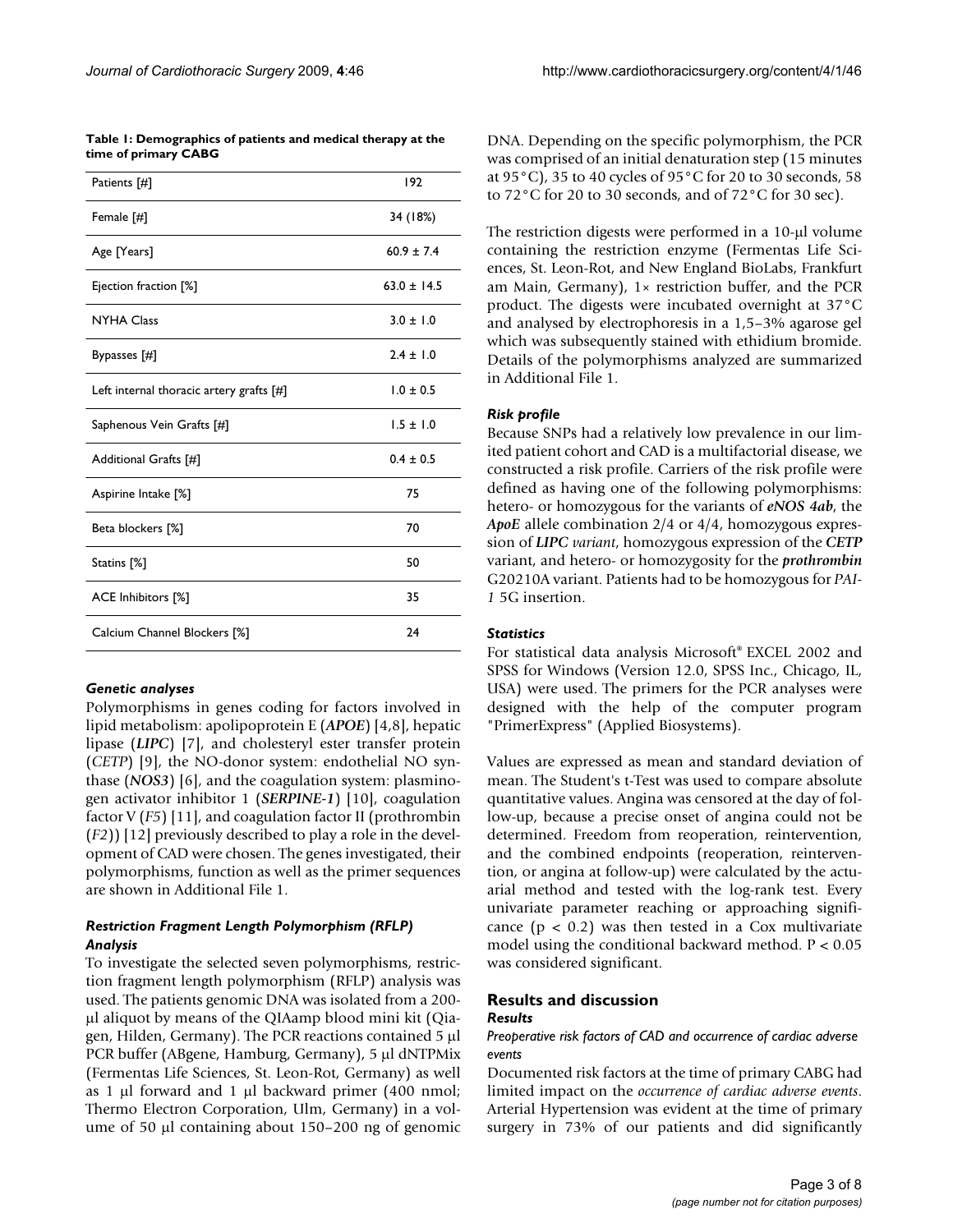increase the risk of progression in the sense of reintervention ( $p = 0.04$ ). Eighty two percent of our patients showed hypercholesterinemia at primary CABG. It tended (p = 0.073) to increase the risk of recurrent symptoms. Just 17% of the investigated CABG patients suffered from diabetes. Significant results are shown in Table 2.

#### *Perioperative parameters and occurrence of cardiac adverse events (Table 3)*

Perioperative parameters demonstrate selection bias for future therapy. Elderly patients (>60 years at primary CABG) were less likely to undergo reoperation ( $p = 0.05$ ), but tended to be more often selected for reinterventions  $(p = 0.15)$ . Moreover, patients with 3 or more bypasses had less reoperations than patients with 2 or less ( $p =$ 0.005).

#### *Gene polymorphisms and occurrence of cardiac adverse events (Table 4)*

Out of seven polymorphisms, the following single gene polymorphisms showed significant results and therefore, will results will be restricted to these single polymorphisms: Mutation of *eNOS* increased the risk for reinterventions  $(0.041)$  and for recurrent symptoms  $(p = 0.042)$ . A similar effect on reinterventions (0.001) and recurrent symptoms (0.077) was observed in patients missing the most common type 3 allele of *ApoE*. Patients homozygous for the *LIPC* mutation had a higher incidence of reoperations ( $p = 0.049$ ).

#### *Distribution of the three ApoE alleles*

*Detailed results of the ApoE alleles are demonstrated in* Table 5 Patients, who miss the most common allele ε3 of *ApoE*  $(5.2\%)$ , showed recurrent symptoms ( $p = 0.077$ ) and had more frequently to undergo a reintervention ( $p = 0.001$ ).

#### *Distribution of eNOS 4ab polymorphism*

The homozygous genotype bb (wild type = insertion/ insertion) of *eNOS 4ab* insertions/deletion polymorphisms was found in 73.4%. The rare allele a with deletion showed a level of 26.6% of patients, but only 1.6% had homozygous genotype aa (deletion/deletion) and

25% had heterozygous genotype ab (deletion/insertion). Results are depicted in Table 6.

The a allele of *NOS3* was associated with a significantly risk increase of reintervention ( $p = 0.041$ ) and recurrent symptoms ( $p = 0.042$ ). Only 5.1% of patients with allel a, were free of symptoms after 15 years. Carrier of heterozygous expression had a 30% higher likelihood of reoperation, meanwhile patients with homocygous expression were 30% more likely, not to undergo a reoperation (p = 0,04).

#### *Distribution of LIPC genotypes in regard to C→G exchange at codon 202*

Analyses showed a higher incidence of reoperation in patients with homozygous genotype (p = 0.049). Table 7 shows the distribution of LIPC genotypes in our patient's population.

*Risk profile and occurrence of cardiac adverse events (Figure 1)* Patients with the risk profile had significantly more reoperations (0.012) and were more likely to have recurrent symptoms (0.0012). The incidence of percutaneous interventions were not different among groups ( $p = 0.38$ ). However, multivariate Cox regression analysis revealed that only the risk profile had significant impact on the progression of CAD ( $p = 0.004$ ).

#### **Discussion**

In our study, we investigated a subset of gene polymorphisms known from other investigations as suspects in the development of CAD. Occurrence of cardiac adverse events after primary CABG was significantly influenced by genetic polymorphisms; among the seven evaluated polymorphisms *ApoE* and *eNos* variants had the highest impact on reoperations and reinterventions.

#### *ApoE Polymorphism*

Several studies focused on the effects of *ApoE* after cardiopulmonary bypass and reported a higher incidence of inflammation [8] and nephropathy [13] in patients with the E4 allele; depending on the trial more or less neurological sequelae were seen with the E2 allele [14,15]. In

**Table 2: Preoperative arterial hypertension and hypercholesterinemia in correlation to occurrence of cardiac adverse events**

|                      |                   |             |                |              | Freedom from [%] at |              |       |
|----------------------|-------------------|-------------|----------------|--------------|---------------------|--------------|-------|
| <b>Factor</b>        | <b>Definition</b> | $\mathbf n$ | <b>Outcome</b> | 5 years      | 10 years            | 15 years     | p     |
| <b>Hypertension</b>  | Yes<br>No         | 140<br>52   | Reintervention | 90.6<br>95.2 | 81.7<br>88.9        | 66.4<br>88.9 | 0.04  |
| Hypercholesterinemia | Yes<br>No         | 159<br>33   | Combined       | 84.4<br>96.7 | 46.2<br>76.7        | 10.0<br>18.5 | 0.073 |

Significant differences are in italics ( $p < 0.05$ ) print.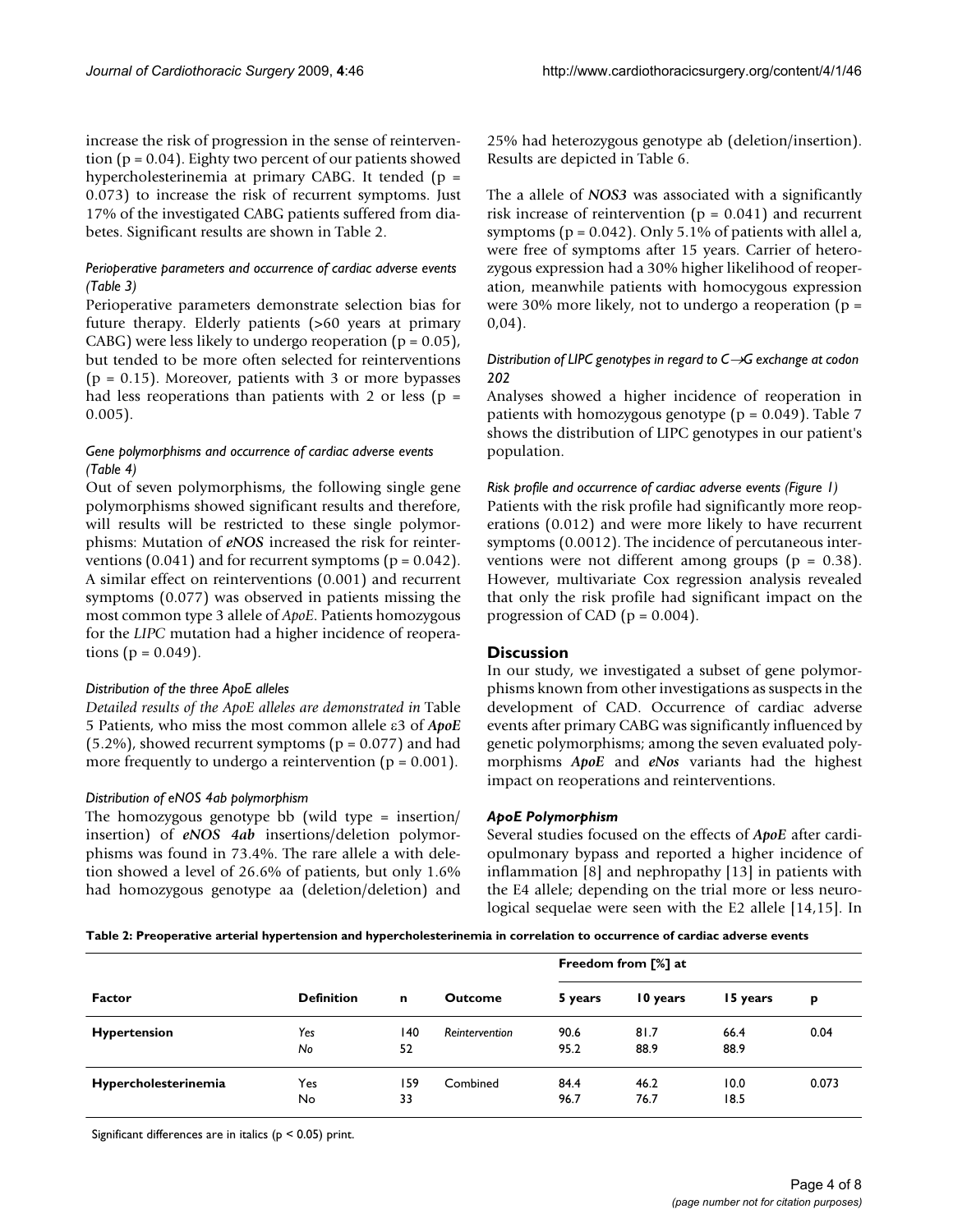|               |              |              |              | Freedom from [%] at |          |          |       |
|---------------|--------------|--------------|--------------|---------------------|----------|----------|-------|
| Factor        | Definition   | $\mathsf{n}$ | Outcome      | 5 years             | 10 years | 15 years | P     |
| Age           | $< 60$ years | 110          | Reoperation  | 95.3                | 65.7     | 19.9     | 0.052 |
|               | $> 60$ years | 82           |              | 93.8                | 78.7     | 46.3     |       |
|               | $< 60$ years | 110          | Reintervtion | 93.2                | 88.6     | 77.4     | 0.15  |
|               | $> 60$ years | 82           |              | 90.8                | 79.I     | 58.I     |       |
| # of bypasses | $<$ 3        | 110          | Reoperation  | 91.6                | 61.8     | 24.8     | 0.005 |
|               | $\geq 3$     | 82           |              | 98.7                | 81.6     | 22.2     |       |

| Table 3: Perioperative parameters and occurrence of cardiac adverse events |
|----------------------------------------------------------------------------|
|----------------------------------------------------------------------------|

Significant differences are in italics ( $p < 0.05$ ) or bold ( $p < 0.01$ ) print.

Kuukasjärvi et al. [16] investigated the ApoE E4 allele and found, in contrast to most of the studies, this polymorphism not to be a predictor for reoperation. Interestingly, in our study patients without the most frequent allele E3, thus only having the risk alleles E2 and E4, had a more aggressive type of CAD. In regard to the total population, there is no other gene product, which has such a big influence on the individual cholesterin level such as *ApoE*. Especially the ε4 allele is increasing the plasma level of LDL. In various investigations *ApoE* was associated with a higher incidence of atherosclerosis. Baroni et al conducted a study with 6 polymorphisms influencing the lipid system (*ApoE, ApoAI, ApoCIII, ApoB, lipoprotein lipase LPL und LIPC* [4]. One hundred and two patients with diagnosed CAD were enrolled and 104 healthy patients served as controls. Significant difference between CAD and healthy patients could be demonstrated for Apolipoprotein E, ApoB and HL. ApoE ε4 allele was associated with a manifest CAD. Results of our study were similar: patients with deletion of the most common allele ε3 that means they carry the rare combination of either ε2/4 or ε4/4 (isoform ε2/2 is extremely rare) had more frequently to undergo a reintervention. After incidence is so low (2–3% of general population), evaluation is limited. Therefore, a higher number of patients would be desirable.

#### *eNOS 4ab*

The investigated *eNOS* variant has been associated with a higher susceptibility to coronary lesions in smokers and NO metabolites were 20% decreased in patients with the 4aa variant [5]. For endothelial NOS at least 4 frequent polymorphisms (G894T, Glu298Asp, T786C, and the one used in this study) are well established and described to be risk factors for CAD. The argument of having no specific hypothesis to investigate just one and not all other polymorphisms is valid. Further more, some authors see differences in subgroups, i.e. smokers vs. non smokers and young adults. These oppositional results are frequently seen in genetic studies and may be due to the multi factorial origin of the disease. For instance, in japanese and caucasians similar patterns of *eNOS* alleles were observed [17], but in afroamericans the incidence is generally much lower. Especially environmental factors are difficult to record such as smoking, which is particularly

|  |  |  | Table 4: Genetic Polymorphisms and occurrence of cardiac adverse events |
|--|--|--|-------------------------------------------------------------------------|
|--|--|--|-------------------------------------------------------------------------|

|             |             |                 |                       | Freedom from [%] at |          |          |       |
|-------------|-------------|-----------------|-----------------------|---------------------|----------|----------|-------|
| Factor      | Definition  | n.              | Outcome               | 5 years             | 10 years | 15 years | P     |
| eNos        | bb          | 141             | Reintervention        | 93.9                | 88.7     | 75.9     | 0.041 |
| 4ab         | aa/ab       | 51              |                       | 87.5                | 67.9     | 62.7     |       |
|             | bb          | 4               | Combined              | 89.3                | 56.0     | 13.2     | 0.042 |
|             | aa/ab       | 51              |                       | 80.4                | 40.6     | 5.1      |       |
| ApoE        | 2 3/3 3/3 4 | 182             | <b>Reintervention</b> | 92.3                | 84.5     | 75.I     | 0.001 |
|             | 24/44       | $\overline{10}$ |                       | 90.0                | 64.3     | 32.1     |       |
| <b>LIPC</b> | WW/WM       | 144             | Reoperation           | 96.4                | 74.6     | 27.5     | 0.049 |
|             | МM          | 48              |                       | 89.5                | 54.5     | 9.9      |       |

See Additional File Ifor abbreviations of polymorphisms. M: Mutation; W: Wildtype. Significant differences are in italics (p < 0.05) or bold (p < 0.01) print.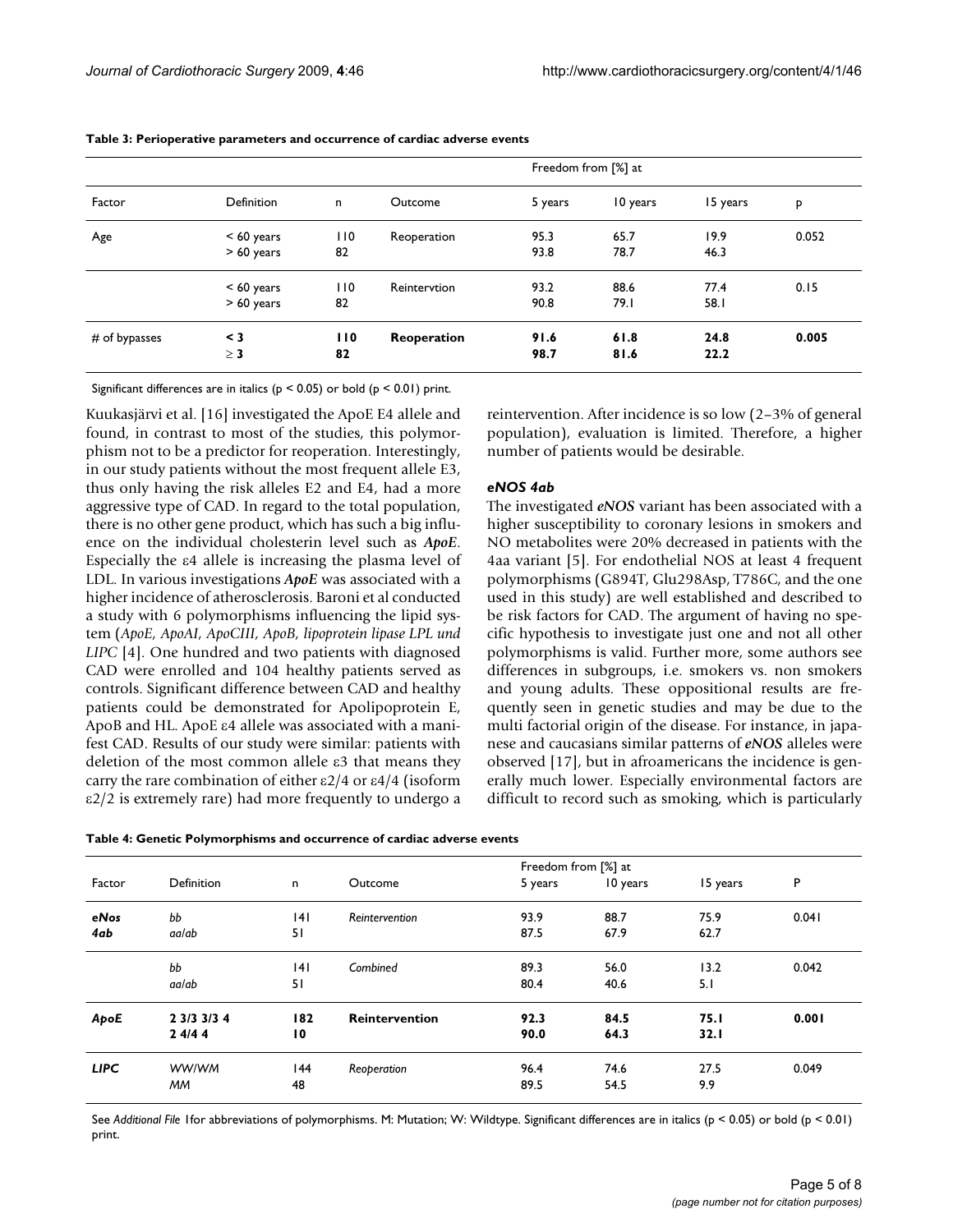**Table 5: Distribution of the three ApoE alleles**

| ApoE          | $\epsilon$ 2/2 | $\epsilon$ 2/3 |            | $\epsilon$ 3/3 $\epsilon$ 3/4 $\epsilon$ 4/4 |                | $\varepsilon$ 4/2 | Total |
|---------------|----------------|----------------|------------|----------------------------------------------|----------------|-------------------|-------|
| Number[n]     | 0              |                | $22 \t114$ | - 46                                         | $\overline{2}$ | 8                 | 192   |
| Percentage[%] |                |                |            | $0$ 11,5 59,4 24,0 1,0                       |                | 4.2               | 100   |

Patients, who miss the most common allele ε3 of *ApoE* (5,2%), showed recurrent symptoms ( $p = 0.077$ ) and had more frequently to undergo a reintervention ( $p = 0,001$ ).

important in eNOS. In our study, the a allele of *eNOS 4ab* polymorphism was associated with a significantly higher risk for reintervention and recurrent symptoms.

#### *LIPC C202G*

Enzyme activity of hepatic lipase plays a major role in regulating the lipid metabolism. In the above mentioned study from Baroni et al. in carriers of the g allele of C202G mutation, a decreased level of HDL cholesterol and increased level of triglycerides was observed [4]. Interestingly, the authors found another independent factor regarding clinical endpoints: carrier of homo- or heterozygous g allele had significantly more frequently a second adverse event. Also our results demonstrate a similar course: patients with homozygous expression of the g allele (n = 48) needed more frequently a reoperation. For this mutation, Murtomaki et al, demonstrated a binding imbalance towards additional *LIPC* polymorphisms such as L334F, T457T and C480T). Last is related to a low LIPC activity in CAD patients [18]. That means that C202G mutation is a simple marker for additional LIPC polymorphisms and their mutations.

Recently Taylor and associates [19] reported on the influence of lipoprotein lipase locus on the progression of atherosclerosis in coronary artery bypass grafts and identified the LPL-HINDIII 2/2 genotype as an independent risk factor.

#### *Risk Profile*

After single mutations had a relatively low prevalence in our limited patient cohort and CAD is a multifactorial disease we constructed a gene risk profile according to the

**Table 6: Distribution of eNOS 4ab polymorphism**

| eNOS                      | bЬ   | ab   | aa  | Total |
|---------------------------|------|------|-----|-------|
| Number[n]                 | 141  | 48   |     | 192   |
| Percentage <sup>[%]</sup> | 73.4 | 25.0 | 1.6 | 100   |

The homozygous genotype bb (wild type = insertion/insertion) of *eNOS 4ab* insertions/deletion polymorphisms was found in 73,4%. The rare allele a with deletion showed a level of 26,6% of patients, but only 1,6% had homozygous genotype aa (deletion/deletion) and 25% had heterozygous genotype ab (deletion/insertion).

**Table 7: Distribution of LIPC genotypes in regard to C to G exchange**

| LIPC                      | CC.  | CG   | GG   | Total |
|---------------------------|------|------|------|-------|
| Number[n]                 | 49   | 95   | 48   | 192   |
| Percentage <sup>[%]</sup> | 25.5 | 49.5 | 25.0 | 100   |

The homozygous genotype bb (wild type = insertion/insertion) of *eNOS 4ab* insertions/deletion polymorphisms was found in 73,4%. The rare allele a with deletion showed a level of 26,6% of patients, but only 1,6% had homozygous genotype aa (deletion/deletion) and 25% had heterozygous genotype ab (deletion/insertion).

definitions. It was a combination of the alleles with the highest incidence of either one of clinical endpoints: Included was hetero- or homozygous a-allele of *eNOS 4ab* polymorphism, because patients showed a significantly higher risk to get a rentervention or recurrent symptoms. Regarding the *ApoE* they had to carry ε4 allele, that means  $\epsilon$ 2/4 or  $\epsilon$ 4/4, as it is considered to be potentielly atherogenous, was we could also demonstrate. Homozygous carriers of hepatic lipase were prone to undergo a reoperation and recurrent symptoms. That's why part of the risk gene profile was homozygous expression of the G allele. Homozygous expression of CETP gene polymorphism was included. Additionally, hetero- or homozygous variants of G20210A mutation was chosen, because only 50 and 0% carriers of these variants were free from recurrent symptoms after 10 and 15 years, respectively. However, a simple gene risk profile constructed out of 7 randomly chosen polymorphisms was more predictive for the advancement of CAD than any cluster of classical risk factors.

Certainly medical therapy, particularly lowering of lowdensity lipoprotein cholesterol levels, has been proven to reduce the advancement of CAD after CABG [20]. Due to the design of our retrospective study, we were unable to prove the beneficial effects of medical therapy, because therapy after primary CABG was determined by the cardiologist and patients with recurrent symptoms received intensified medical therapy. In the investigated patient's cohort 87% received Aspirine, 70% were given beta blockers, 82% of patients received statins, 35% ACE inhibitors and 24% took calcium antagonists postoperatively. Likewise, the role of classical risk factors on the CAD progression is difficult to interpret. Risk factors at the time of primary CABG were medically treated as described above; patients stopped smoking and started training programs. Therefore, these classical risk factors lost partially their predictive value. Obviously, we investigated only longterm survivors of CABG surgery, who were willing to cooperate. This selection bias may also limit our results.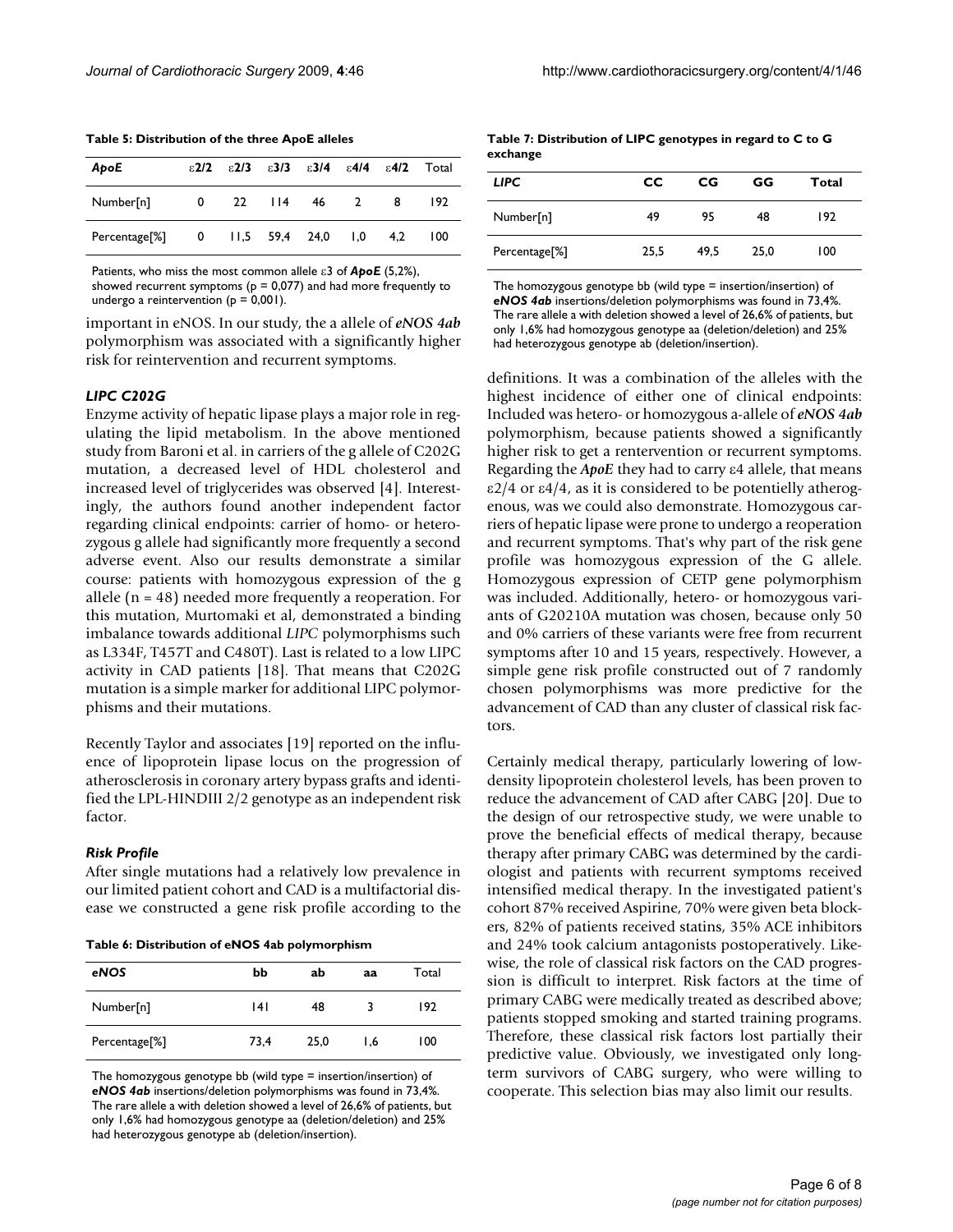

# **Figure 1**

**Risk profile and occurrence of cardiac adverse events**. Out of the seven investigated gene polymorphisms, six were combined for a risk profile (see text). Patients with the risk profile had significantly more reoperations (0.012) and were more likely to have recurrent symptoms (0.0012). The incidence of interventions (PTCA, stent) were not different among the groups  $(p = 0.38)$ . However, multivariate Cox regression analysis revealed that only the risk profile had significant impact on the incidence of cardiac adverse events ( $p = 0.004$ ).

Knowledge of gene polymorphisms in the era of genomics and their influence on outcome in cardiac surgery is rapidly growing. However, most studies investigated the acute effects of polymorphisms outcome during the postoperative phase. Data on the progression of CAD after primary CABG is rare.

This study is only preliminary, because of its limitations in patient sample size as well as number and choice of investigated polymorphisms. More investigations are warranted and will most likely improve the predictive value of polymorphism tests. We proved the concept, that risk stratification by a simple gene test for the future advancement of CAD after primary CABG is possible. The concept is intriguing, because the detected gene variants give clues to the individual pathophysiology in every single patient in this multifactorial disease [18]. Therefore, this cheap diagnostic tool may hopefully lead to an individualized secondary prevention after primary CABG.

# **Conclusion**

Classical preoperative risk factors provide little information on appearance of cardiac adverse events, probably because they are so very common among CABG patients. Additionally, most patients were medically treated. Single gene polymorphisms of patients, in the era of whole genome scans, allow a limited prognosis for CAD progression after primary CABG. Risk gene profiles enable risk stratification of CAD progression. They may have the potential to individualize therapy in the future, due to pathophysiological links. Further gene polymorphisms have to be investigated to improve risk stratification.

# **Competing interests**

The authors declare that they have no competing interests. Institutional review board approval was received before investigations have been started.

# **Authors' contributions**

SE, AR, GN, BR, PL have made substantial contributions to conception and design, or acquisition of data, or molecular genetic analysis and interpretation of data; SE, ABF and PL have been involved in drafting the manuscript or revising it critically for important intellectual content; and all authors have read and given final approval of the version to be published.